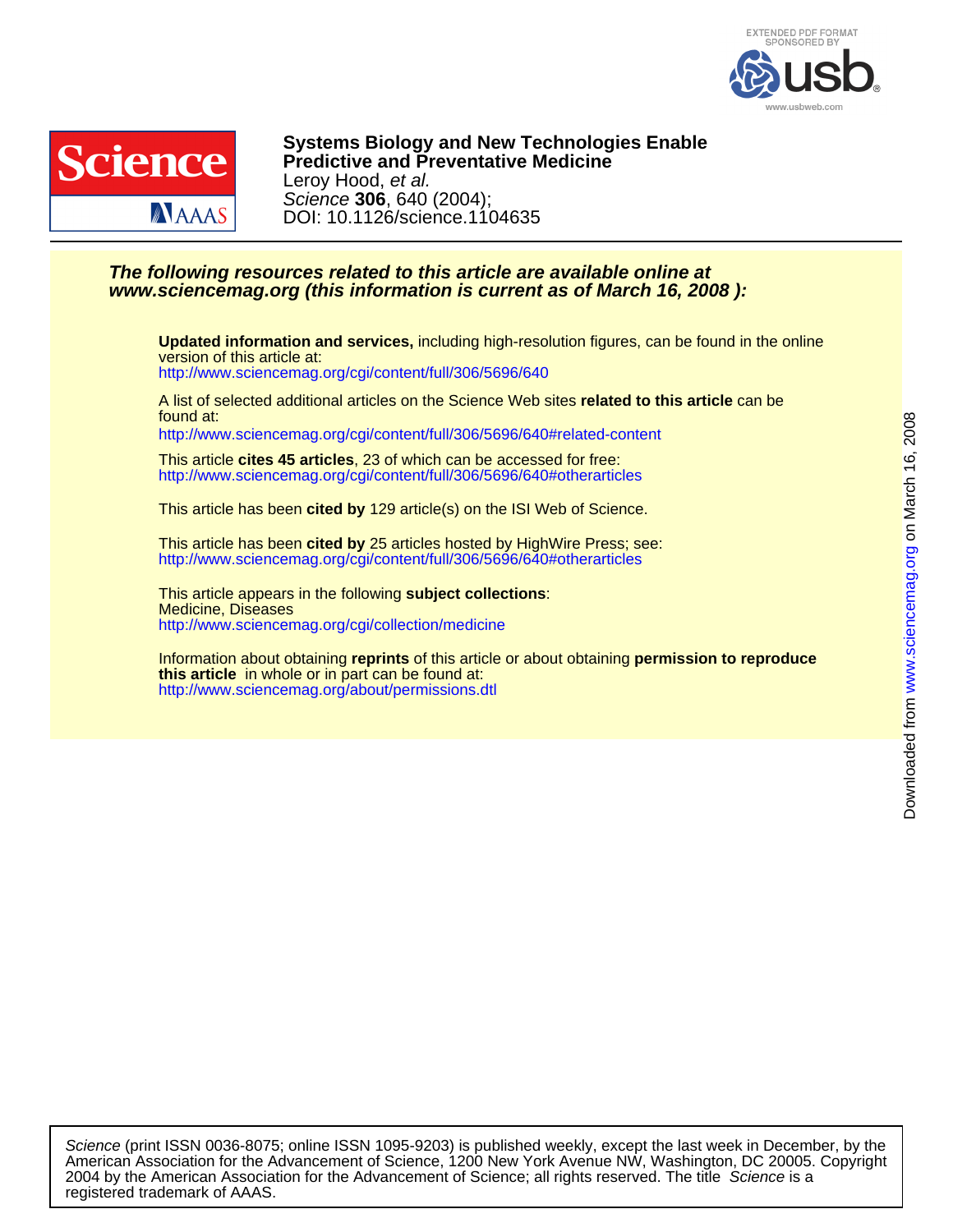# PECIAL ທ **NOTION**

ທ

15. K. Shuai, C. Schindler, V. R. Prezioso, J. E. Darnell Jr., Science 258, 1808 (1992). 16. R. W. Blakesley et al., Genome Res. 14, 2235 (2004).

**GENES IN ACTION** 

- 17. K. D. Pruitt, T. Tatusova, D. R. Maglott, Nucleic Acids Res. 31, 34 (2003).
- 18. International HapMap Consortium, Nat. Rev. Genet. 5, 467 (2004).
- 19. W. J. Kent et al., Genome Res. 12, 996 (2002).
- 20. P. T. Spellman et al., Genome Biol 3, RESEARCH0046  $(2002)$
- 
- 21. N. D. Trinklein et al., Genome Res. 14, 62 (2004). 22. B. Ren, B. D. Dynlacht, Methods Enzymol. 376, 304 (2004).
	- **VIEWPOINT**
- 23. ENCODE Consortium, unpublished data.
- 24. Mammalian Gene Collection (MGC) Project Team, Genome Res.14, 2121 (2004).
- 25. International HapMap Consortium, Nature 426, 789 (2003).
- 26. A. Felsenfeld, J. Peterson, J. Schloss, M. Guyer, Genome Res. 9, 1 (1999).
- 27. A. Siepel, D. Haussler, in Statistical Methods in Molecular Evolution, R. Nielsen, Ed. (Springer, New York, in press).
- 28. M. Blanchette et al., Genome Res. 14, 708 (2004).
- 29. The Consortium thanks the ENCODE Scientific Advisory Panel for their helpful advice on the project:

G. Weinstock, G. Churchill, M. Eisen, S. Elgin, S. Elledge, J. Rine, and M. Vidal. We thank D. Leja, and M. Cichanowski for their work in creating figures for this paper. Supported by the National Human Genome Research Institute, the National Library of Medicine, the Wellcome Trust, and the Howard Hughes Medical Institute.

#### Supporting Online Material

www.sciencemag.org/cgi/content/full/306/5696/636/ D<sub>C2</sub>

Tables S1 to S3

# Systems Biology and New Technologies Enable Predictive and Preventative Medicine

Leroy Hood,<sup>1\*</sup> James R. Heath,<sup>2,3</sup> Michael E. Phelps,<sup>3</sup> Biaoyang Lin<sup>1</sup>

Systems approaches to disease are grounded in the idea that disease-perturbed protein and gene regulatory networks differ from their normal counterparts; we have been pursuing the possibility that these differences may be reflected by multiparameter measurements of the blood. Such concepts are transforming current diagnostic and therapeutic approaches to medicine and, together with new technologies, will enable a predictive and preventive medicine that will lead to personalized medicine.

Biological information is divided into the digital information of the genome and the environmental cues that arise outside the genome. Integration of these types of information leads to the dynamic execution of instructions associated with the development of organisms and their physiological responses to their environments. The digital information of the genome is ultimately completely knowable, implying that biology is unique among the sciences, in that biologists start their quest for understanding systems with a knowable core of information. Systems biology is a scientific discipline that endeavors to quantify all of the molecular elements of a biological system to assess their interactions and to integrate that information into graphical network models  $(1-4)$  that serve as predictive hypotheses to explain emergent behaviors.

The genome encodes two major types of information: (i) genes whose proteins execute the functions of life and (ii) cis control elements. Proteins may function alone, in complexes, or in networks that arise from protein interactions or from proteins that are interconnected functionally through small molecules (such as signal transduction or

metabolic networks). The cis control elements, together with transcription factors, regulate the levels of expression of individual genes. They also form the linkages and architectures of the gene regulatory networks that integrate dynamically changing inputs from signal transduction pathways and provide dynamically changing outputs to the batteries of genes mediating physiological and developmental responses (5, 6). The hypothesis that is beginning to revolutionize medicine is that disease may perturb the normal network structures of a system through genetic perturbations and/or by pathological environmental cues, such as infectious agents or chemical carcinogens.

#### Systems Approaches to Model Systems and Implications for Disease

A model of a metabolic process (galactose utilization) in yeast was developed from existing literature data to formulate a network hypothesis that was tested and refined through a series of genetic knockouts and environmental perturbations (7). Messenger RNA (mRNA) concentrations were monitored for all 6000 genes in the genome, and these data were integrated with protein/protein and protein/ DNA interaction data from the literature by a graphical network program (Fig. 1).

The model provided new insights into the control of a metabolic process and its interactions with other cellular processes. It also suggested several concepts for systems approaches to human disease. Each genet-

ic knockout strain had a distinct pattern of perturbed gene expression, with hundreds of mRNAs changing per knockout. About 15% of the perturbed mRNAs potentially encoded secreted proteins (8). If gene expression in diseased tissues also reveals patterns characteristic of pathologic, genetic, or environmental changes that are, in turn, reflected in the pattern of secreted proteins in the blood, then perhaps blood could serve as a diagnostic window for disease analysis. Furthermore, protein and gene regulatory networks dynamically changed upon exposure of yeast to an environmental perturbation (9). The dynamic progression of disease should similarly be reflected in temporal change(s) from the normal state to the various stages of disease-perturbed networks.

#### Systems Approaches to Prostate Cancer

Cancer arises from multiple spontaneous and/or inherited mutations functioning in networks that control central cellular events  $(10-12)$ . It is becoming clear from our research that the evolving states of prostate cancer are reflected in dynamically changing expression patterns of the genes and proteins within the diseased cells.

A first step toward constructing a systems biology network model is to build a comprehensive expressed-mRNA database on the cell type of interest. We have used a technology called multiple parallel signature sequencing (MPSS)  $(13)$  to sequence a complementary DNA (cDNA) library at a rate of a million sequences in a single run and to detect mRNA transcripts down to one or a few copies per cell. A database containing more than 20 million mRNA signatures was constructed for normal prostate tissues and an androgen-sensitive prostate cancer cell line, LNCaP, in four states: androgen-starved,

<sup>&</sup>lt;sup>1</sup>Institute for Systems Biology, Seattle, WA, USA. <sup>2</sup>Department of Chemistry, California Institute of Technology, Pasadena, CA, USA. <sup>3</sup>Department of Molecular and Medical Pharmacology, The David Geffen School of Medicine at the University of California Los Angeles, Los Angeles, CA, USA.

<sup>\*</sup>To whom correspondence should be addressed. E-mail: lhood@systemsbiology.org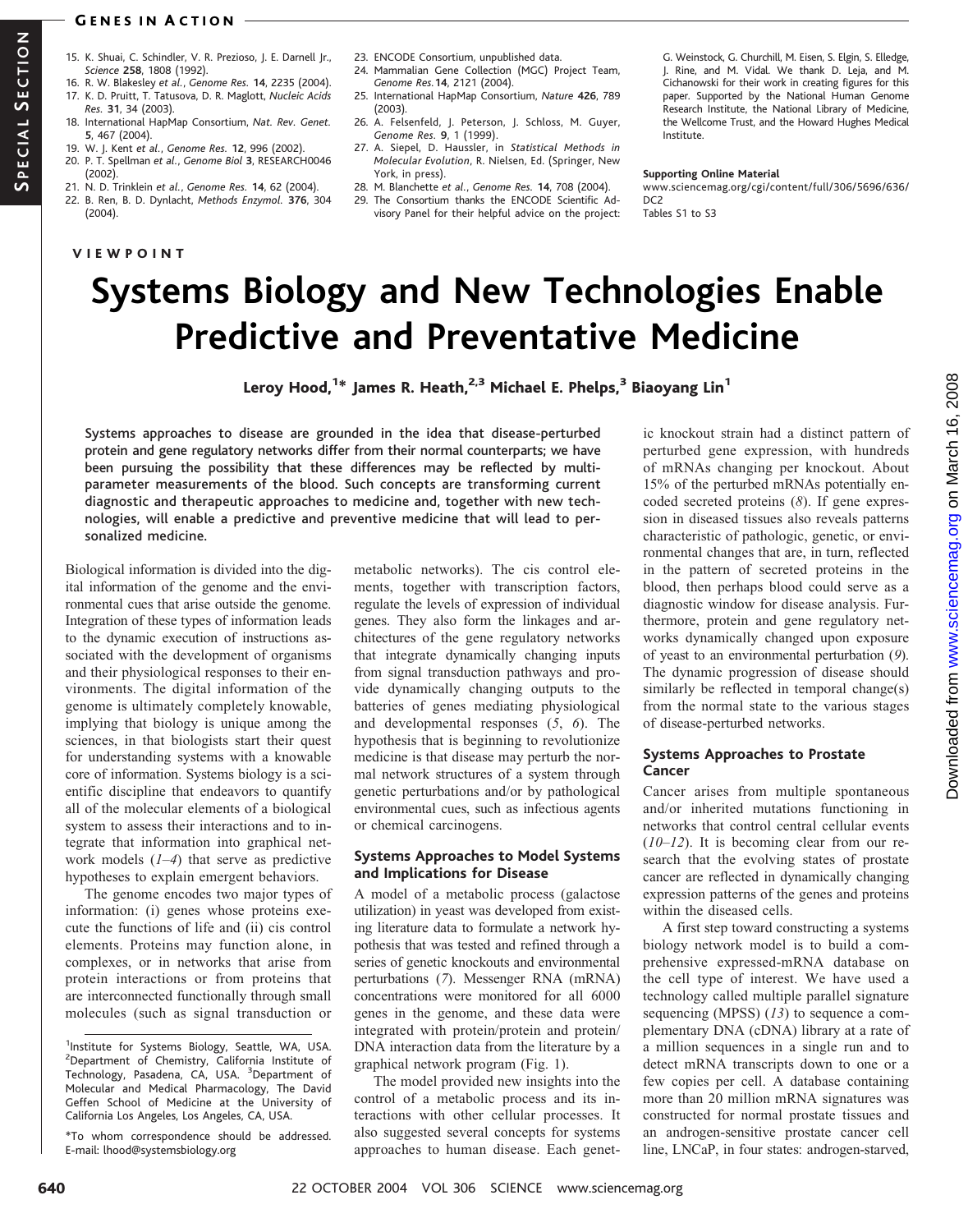measurements. For the prostate cancer example, roughly 10<sup>8</sup> measurements were sufficient to begin constructing a large set of cancer markers that could be correlated back to the digital code of the genome. However, for constructing a predictive model of human disease, methods that can address the heterogeneity that characterizes biology from the differences in how individual cells respond to environmental perturbations, to the diversity of cell types and environments within real tissues—will be critical. In the prostate, there are neuroepithelial cells, various stromal cells, endothelial cells, and epithelial cells (from which 95% of cancers arise), each of which exhibits a continuous developmental cycle. One cannot reliably generate information for networks from mixed populations of cells. Various investigators have used cell sorting (23), manual dissection (24), or laser capture microdissection (LCM)  $(25)$  to obtain relatively homogeneous populations of cells. However, cell sorting and LCM themselves may cause processinginduced changes in gene expression (26, 27), and manual microdissection

drug targets. In this scenario, molecular diagnostics will become an invaluable tool

Toward Analyses of Single Cells and

The systems biology approach toward constructing a predictive network model of a metabolic process in yeast required  $\sim 10^5$ 

for molecular therapeutics.

Single Molecules

androgen-stimulated, normal conditions, and an androgen-insensitive variant. In comparing the androgen-sensitive (typical of early-stage cancer) and androgen-insensitive (typical of late-stage cancer) stages (14, 15), thousands of changes in mRNA expression were identified but, out of 554 expressed transcription factors, 112 changed between the early- and late-stage cell lines (80% of

which were missed when cDNA arrays were used), and a similar number changed between the cancerous cells and normal tissue. By comparing the prostate database with a tissue-wide database of 58 million MPSS signatures from 29 normal tissues from Lynx Therapeutics, about 300 prostate-specific genes (Fig. 2) were identified, approximately 60 of which possessed signal peptides, suggesting that they may be secreted  $(8)$ . Antibodies to one of these proteins recognized, by blood analyses, 5 out of 10 early and 5 out of 10 late prostate cancers (16). In contrast, the standard prostate cancer blood marker, PSA, recognized no early cancers but many of the late prostate cancers, including all of those missed by our marker. Thus, two markers are better than one, and by extension a panel of multiple markers might recognize most early and late prostate cancers.

Several groups have documented the fact that (unidentified) molecules in blood serum, detected by mass spectrometry, reflect various stages of cancer (17–20). Aebersold's group has succeeded in identifying many of these biomarkers through the use of a glycoprotein capture method, coupled with isotopic labeling and analyses by mass spectrometry (21, 22). Molecular

diagnostics will increasingly play a key role in providing direct measures of disease biology for selecting and following therapeutic responses.

Given enough measurements, one can presumably identify distinct patterns for each of the distinct types of a particular cancer, the various stages in the progression of each disease type, the partition of the disease into categories defined by critical

therapeutic targets, and the measurement of how drugs alter the disease patterns. The fascinating question is how many parameters need to be measured in order to stratify and follow the progression of various prostate cancers, or to stratify and follow the progression of the most frequent 20 or 30 cancers, or eventually the most common diseases. Finally, changes in the tissue-specific markers might



Fig. 1. A network perturbation model of galactose utilization in yeast. This model reflects the integration of mRNA levels for the 6000 yeast genes in each of 20 different genetic and environmental perturbations, as well as thousands of protein/ protein and protein/DNA interactions from the literature. The software program Cytoscape (54) integrated these data into a network where the nodes represent proteins (encoded by genes) and the lines represent interactions (blue straight lines, protein/protein interactions; yellow lines with arrows, protein/DNA interactions). A gray scale represents the levels of mRNA, with black being abundant levels and white very low levels. The red node indicates that this network model reflects the knockout of the corresponding gene (and protein) *gal 4*—a key transcription factor. rProtein, ribosomal protein; nt, nucleotide; synth, synthesis.

identify critical points within the network. It is the key nodal points within these perturbed networks that may be affected by drugs, either to convert the diseased network back toward normalcy or to permit the specific killing of the diseased cells. Thus, multiparameter blood measurements will not only be invaluable for diagnostics but also for rationalizing the discovery of appropriate

rarely provides completely homogeneous cell types. Furthermore, even cells of one type typically represent different stages of a developmental or physiological process. Biologists would like to analyze individual cells for the key measurements of systems biology, so that network hypotheses could be generated from individual cells. The mRNAs from single cells have been analyzed after polymerase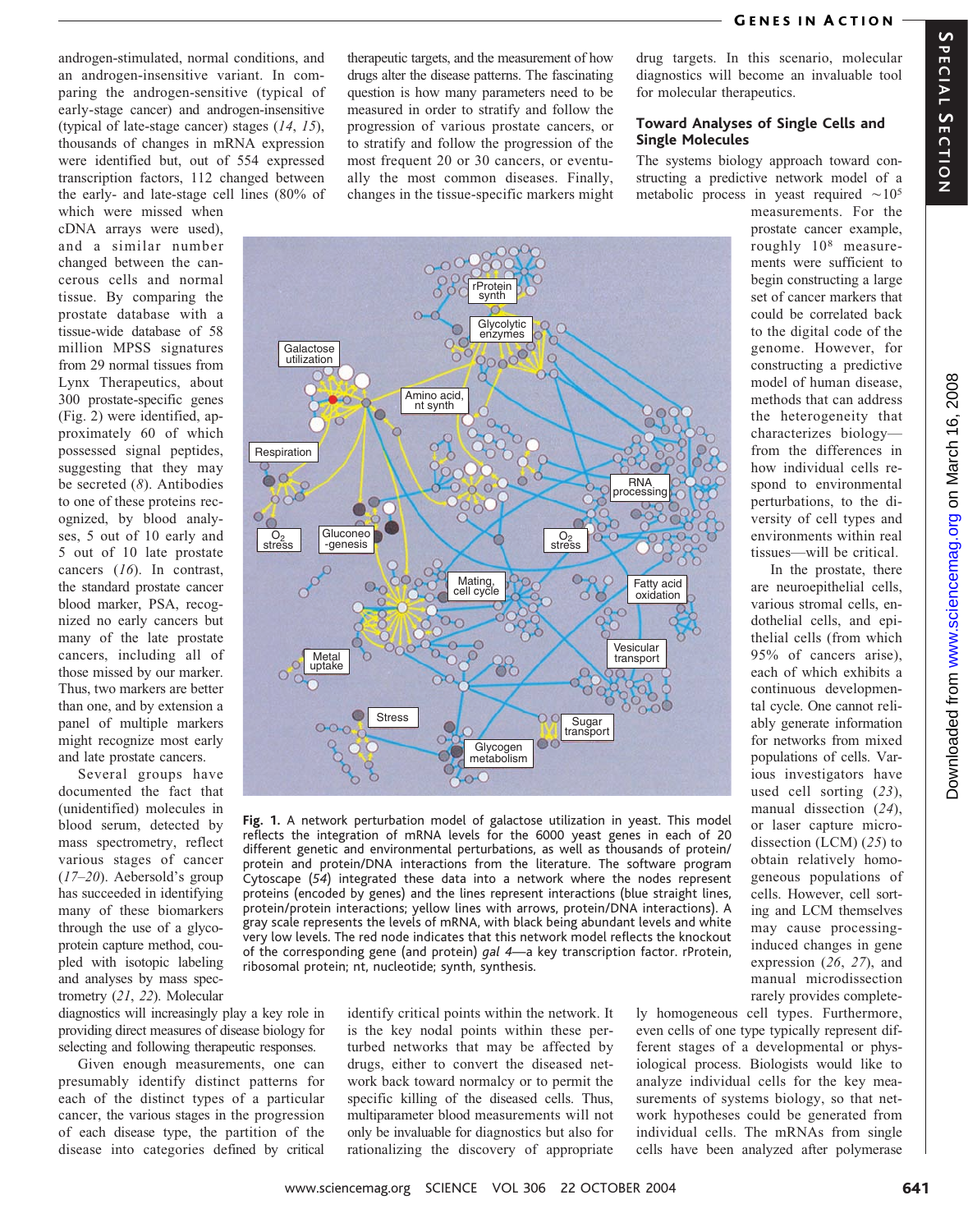

Fig. 2. A prostate-specific marker identified through quantitative profiling of all mRNAs across all 29 major organs in the human body. The gene HOXB13 is expressed at 432 transcripts per million in the prostate tissue but is not expressed in the other 28 normal tissues. This method has been used to identify approximately 50 potential serumbased protein biomarkers for prostate cancer.

chain reaction (PCR) amplification, but there is no similar amplification technique for proteins. Thus, techniques are needed that are highly parallel, allow for multiple types of measurements (genes and proteins) and operations (such as cell sorting) to be integrated, are miniaturized (to analyze single cells and single molecules), and are automated. Here we highlight just a few of the technologies that are being driven by the needs of systems biology.

Microfluidics has existed as a useful biotechnology for some time  $(28-30)$ . How-

ever, multilayer elastomer microfluidics (Fig. 3) is a powerful new technology that allows for the integration of many pumps, valves, and channels within an easily fabricated microchip. This means that multiple operations, such as cell sorting (31, 32), DNA purification, and single-cell gene expression profiling (33), can be executed in parallel. This technology provides a bridge between biological materials and systems biology through large-scale multiparameter analysis, with applications ranging from molecular dissections of single cells (for

example, from needle biopsies) and very small cell populations to multiparameter disease diagnostics from cells and blood.

Nanomechanical (34) and nanoelectronic (35, 36) devices are emerging as highly sensitive, label-free, and real-time detectors of genes, mRNAs, and proteins. To date, demonstrations of these nanotechnologies have been at the single- or few-device level, but the reported detection sensitivities and dynamic ranges (37, 38) have been spectacular. Nanofabrication methods for constructing large libraries of these devices (39–43) and inte-

grating nanotechnologies with elastomer microfluidics (44) are moving forward. It is likely that within the next couple of years, miniaturized and automated microfluidics/ nanotech platforms that integrate operations such as cell sorting and serum purification with measurements of 5 to 10 biomarkers from single cells or very small fluid volumes will emerge. New measurement types, such as quantifying the forces associated with protein/protein, protein/DNA, and protein/ drug interactions, are possible. Other emerging nanotechnologies include tools for the



Fig. 3. Microfluidic and nanotechnology platforms. (A) An integrated microfluidics environment for single-cell gene expression studies. A single cell is introduced (i) into a 100-µm-wide channel. Before the cell is introduced, an affinity column (beads covered with oligo dT) is loaded [dark regions in (ii)]. The orange-colored regions in (ii) are valves that separate, for example, the empty chamber at the right from the region in which the column is being constructed. Three such valves constitute a peristaltic pump (not shown). Data from a real-time PCR analysis of the isolated mRNA (iii) illustrate the power of this integrated microfluidics approach. Lanes 3 and 4 correspond to one and nine cells, respectively, whereas the other lanes correspond to various controls [adapted from (33)]. (B) Array of nanomechanical biomolecular sensors. The cantilevers are fabricated to be only a few nanometers thick, with a molecular probe (such as single-stranded DNA) bonded to their top surface. DNA hybridization leads to steric crowding that forces the cantilever to bend. The bending can be detected optically or electronically [adapted from (34)]. (C) An electron micrograph showing a library of 16-nm-wide silicon nanowire biomolecular sensors. The scale bar is 200 nm, and the structures on top of the nanowires are electrical contacts. Nanowire sensors operate by binding molecular probes (such as antibodies) to the surface of a semiconducting nanowire. When the target protein binds to the probe, the conductivity properties of the nanowire are altered, and so the binding event is electronically detected. Both nanocantilevers and nanowires are capable of real-time biomolecular detection [adapted from (55)].